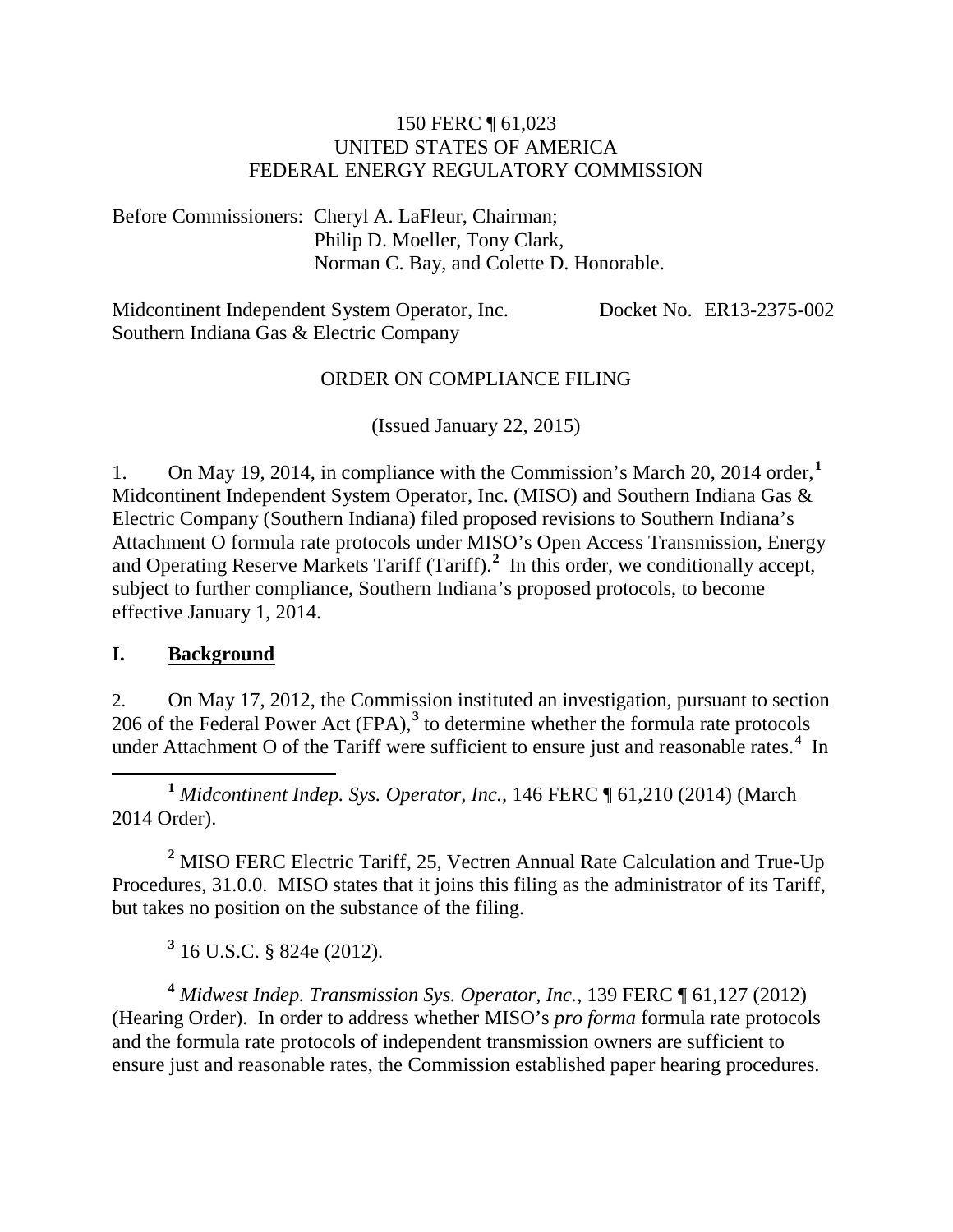the Hearing Order, the Commission identified three areas of concern: (1) scope of participation (i.e., who can participate in the information exchange); (2) the transparency of the information exchange (i.e., what information is exchanged); and (3) the ability of customers to challenge transmission owners' implementation of the formula rate as a result of the information exchange (i.e., how the parties may resolve their potential disputes).

3. In an order on May 16, 2013, the Commission found that the formula rate protocols under the Tariff were insufficient to ensure just and reasonable rates, and therefore, directed MISO and its transmission owners to file revised formula rate protocols.**[5](#page-1-0)**

4. On September 13, 2013, in compliance with the Commission's May 2013 Order, MISO and Southern Indiana, as a transmission owning member of MISO, submitted revised forward-looking Attachment O formula rate protocols. In the March 2014 Order, the Commission conditionally accepted the compliance filing, to become effective January 1, 2014.<sup>[6](#page-1-1)</sup> The Commission required several adjustments to the protocols' provisions related to the scope of participation in the review and challenge procedures, the transparency of the information exchange process, and the ability of customers to challenge transmission owners' implementation of the formula rate.**[7](#page-1-2)**

5. On May 19, 2014, in compliance with the Commission's March 2014 Order, MISO and Southern Indiana filed proposed revisions to Southern Indiana's formula rate protocols under the Tariff. Southern Indiana requests that the Commission accept the Tariff revisions effective January 1, 2014, consistent with the effective date established by the Commission in the March 2014 Order. **[8](#page-1-3)**

## **II. Notice and Responsive Pleadings**

6. Notice of Southern Indiana's filing was published in the *Federal Register*, 79 Fed. Reg. 30,115 (2014), with comments due on or before June 9, 2014. None was filed.

<span id="page-1-2"></span><span id="page-1-1"></span><span id="page-1-0"></span> **<sup>5</sup>** *Midwest Indep. Transmission Sys. Operator*, *Inc.,* 143 FERC ¶ 61,149 (2013) (May 2013 Order).

**<sup>6</sup>** March 2014 Order*,* 146 FERC ¶ 61,210 at P 1.

**<sup>7</sup>** *Id.* PP 14, 32-39, 51-55.

<span id="page-1-3"></span>**<sup>8</sup>** Southern Indiana Compliance Filing at 4.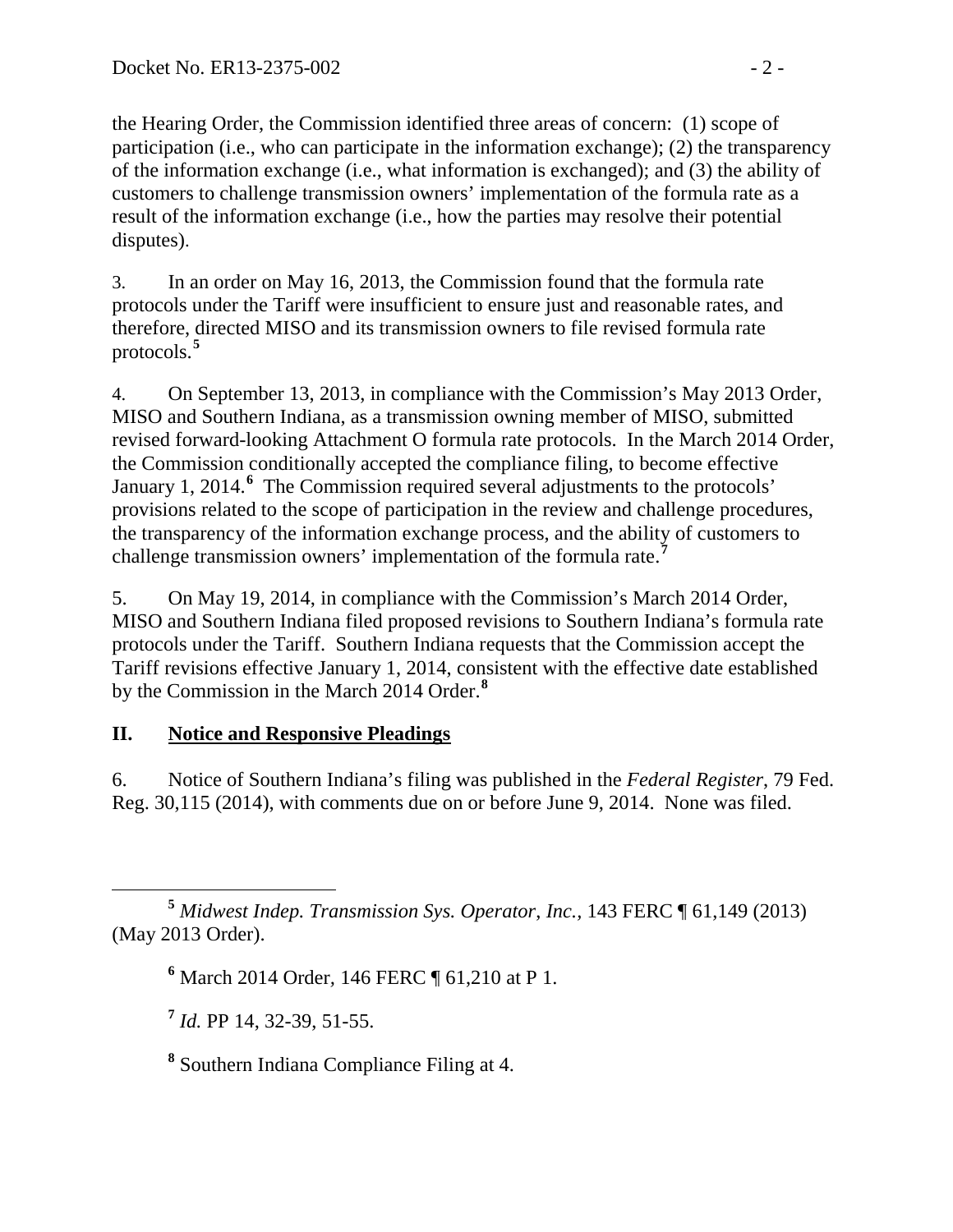#### **III. Discussion**

#### **A. Substantive Matters**

7. As discussed below, we conditionally accept Southern Indiana's compliance filing, subject to further compliance, to be effective January 1, 2014.

#### **B. Scope of Participation**

### **1. March 2014 Order**

8. In the May 2013 Order, the Commission found that all transmission owners must revise their protocols to allow for participation by "all interested parties in information exchange and review processes, including but not exclusive to customers under the Tariff, state utility regulatory commissions, consumer advocacy agencies, and state attorney[s] general[.]"**[9](#page-2-0)** In the March 2014 Order, the Commission found that Southern Indiana's protocols failed to include all interested parties by limiting participation in information exchange and review processes to its customers, certain entities within Indiana, and other entities located where Southern Indiana serves wholesale customers or owns facilities. **[10](#page-2-1)** The Commission directed Southern Indiana to revise its protocols to explicitly provide that all interested parties, including those specifically mentioned in the May 2013 Order, may participate in review and challenge proceedings.

### **2. Southern Indiana's Filing**

9. In its May 19 compliance filing, Southern Indiana states that in compliance with the Commission's directive to revise its protocols to explicitly provide that all interested parties, including those mentioned in the May 2013 Order, may participate in review and challenge proceedings, Southern Indiana has revised the definition of "Interested Parties" in section 1(a) to provide that, "the term Interested Party includes, but is not limited to, customers under the Tariff, state utility regulatory commissions, the Organization of MISO States, consumer advocacy agencies, and state attorneys general."**[11](#page-2-2)**

<span id="page-2-0"></span>**<sup>9</sup>** May 2013 Order*,* 143 FERC ¶ 61,149 at P 34.

<span id="page-2-1"></span>**<sup>10</sup>** March 2014 Order*,* 146 FERC ¶ 61,210 at P 14.

<span id="page-2-2"></span>**<sup>11</sup>** Southern Indiana Compliance Filing at 2.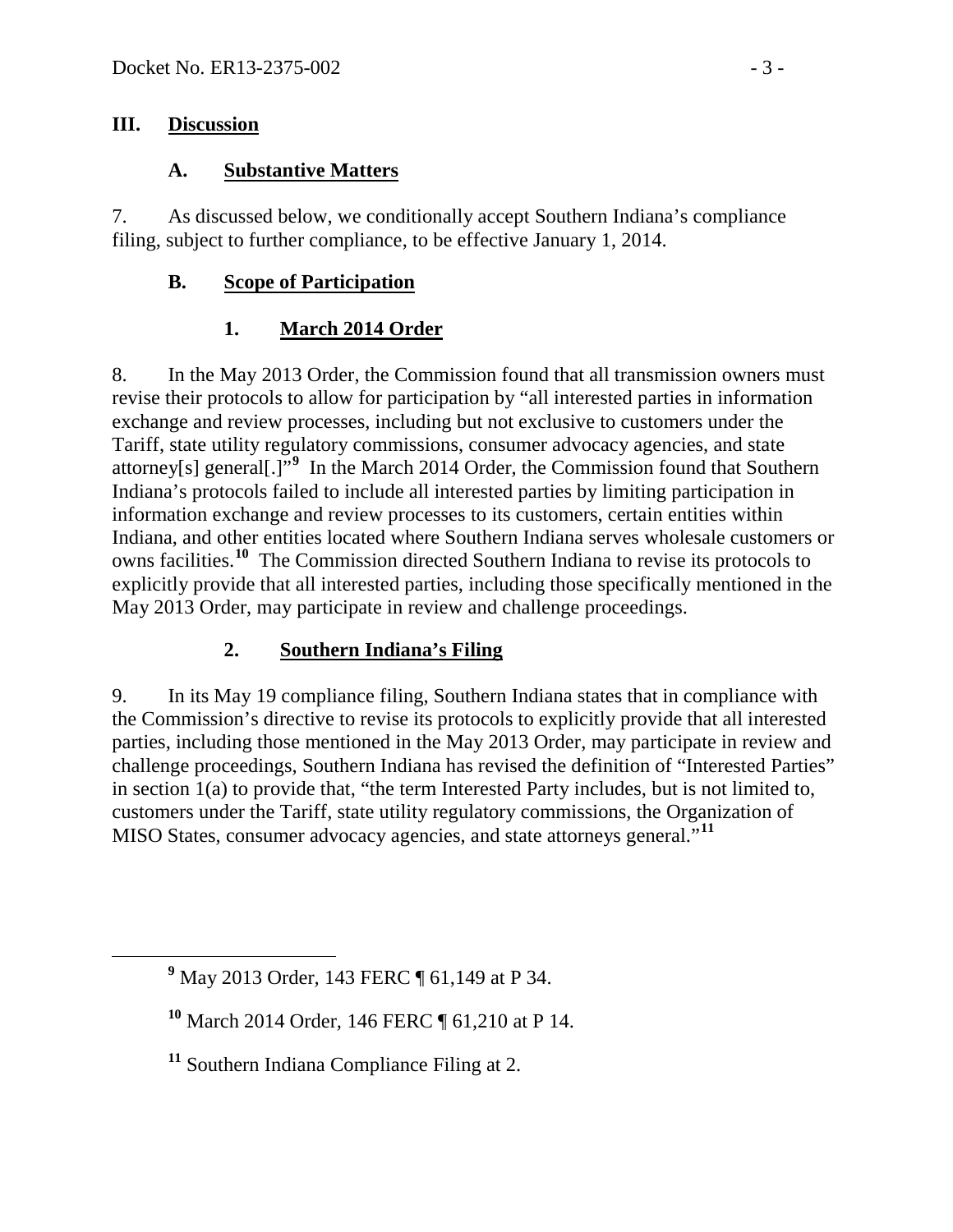## **3. Commission Determination**

10. We accept Southern Indiana's proposed revision to section 1(a). We find that its revision satisfies the directives of the March 2014 Order by providing that all interested parties, including those mentioned in the May 2013 Order, may obtain information and participate in review processes.

## **C. Transparency**

# **1. March 2014 Order**

11. In the March 2014 Order, the Commission conditionally accepted Southern Indiana's protocols related to the transparency of the information exchange process. However, it required Southern Indiana to propose the following revisions to the protocols to: (1) provide electronic notice of each transmission owner's formula rate update/true-up to interested parties;<sup>[12](#page-3-0)</sup> (2) provide such notice within 10 days of posting the annual update/true-up and provide notice of the annual meeting no less than seven days prior to such meeting;<sup>[13](#page-3-1)</sup> (3) describe a process for transmission owners with transmission projects that utilize a regional cost sharing mechanism to coordinate and hold joint meetings to enable all interested parties to understand how those transmission owners are implementing their formula rates for cost recovery of such projects;<sup>[14](#page-3-2)</sup> (4) state that if a certain deadline for interested parties falls on a weekend or holiday recognized by the Commission, then the deadline will be extended to the next business day;<sup>[15](#page-3-3)</sup> (5) expressly state that the annual update will identify any changes in the formula references (page and line numbers) to its FERC Form No. 1 and all material adjustments made to its FERC Form No. 1 data in determining formula inputs, including relevant footnotes to and any adjustments not shown in its FERC Form No.  $1;^{16}$  $1;^{16}$  $1;^{16}$  (6) note any reorganization or merger transaction noting if such transactions are likely to affect the charges that result from the formula rate calculations;<sup>[17](#page-3-5)</sup> (7) identify any items included in the formula rate at an

<span id="page-3-1"></span>**<sup>13</sup>** *Id.*

<span id="page-3-2"></span>**<sup>14</sup>** *Id.*

<span id="page-3-3"></span>**<sup>15</sup>** *Id.* P 34.

<span id="page-3-4"></span>**<sup>16</sup>** *Id.* P 35.

<span id="page-3-5"></span> $17 \; Id.$ 

<span id="page-3-0"></span>**<sup>12</sup>** March 2014 Order, 146 FERC ¶ 61,210 at P 33.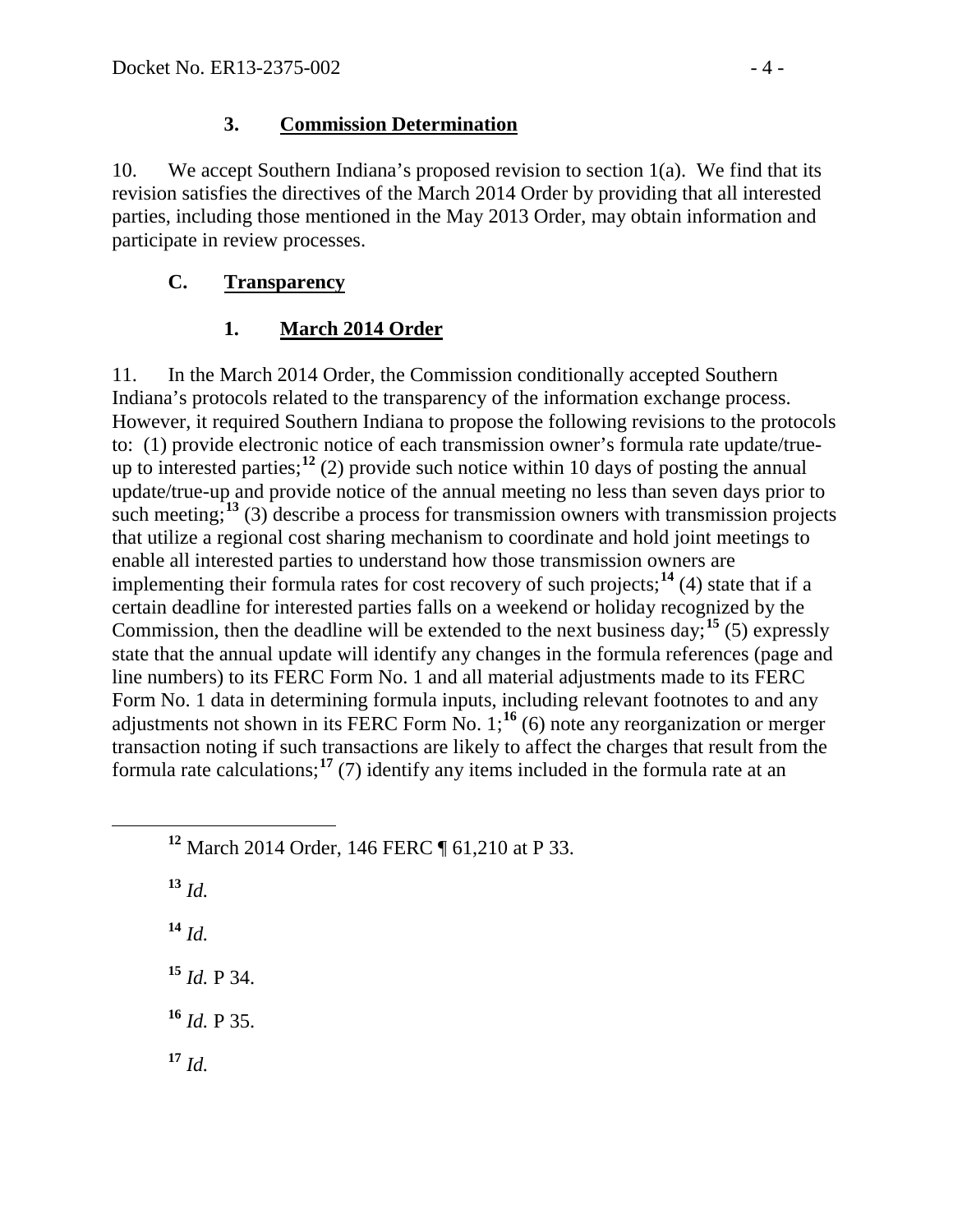amount other than on a historical cost basis (e.g. fair value adjustments);<sup>[18](#page-4-0)</sup> (8) provide that any corrections or adjustments made must be described in the informational filing; **[19](#page-4-1)** (9) remove the word "material" from all instances of the phrase "material accounting changes,"**[20](#page-4-2)** (10) include a provision precluding a transmission owner from claiming that responses to information and document requests pursuant to the protocols are subject to any settlement confidentiality provision; **[21](#page-4-3)** (11) specifically provide that the informational filing include information necessary to determine the five inquiry categories;<sup>[22](#page-4-4)</sup> (12) require all MISO transmission owners to submit informational filings in separate docket numbers;<sup>[23](#page-4-5)</sup> and (13) provide notification of transmission owners' informational filings through the email "exploder" list to be maintained by MISO, and by posting the docket number assigned to each transmission owner's informational filing on the MISO website and OASIS within five days of such filing.**[24](#page-4-6)**

### **2. Southern Indiana's Filing**

12. In response to the Commission's first two transparency directives, which regard notice for the provision of annual updates or true-ups, Southern Indiana proposes to revise sections 1(a) and 1(b) to state that notification of the posting of the annual true-up on the MISO website and OASIS will be made through an email exploder list maintained by MISO within 10 calendar days of the posting and notice of the annual meeting within seven days of the meeting.**[25](#page-4-7)** In response to the Commission's third transparency directive, to coordinate and hold meetings for transmission projects with regional cost sharing, Southern Indiana proposes to revise section 1(e) to specify that, to the extent that Southern Indiana has a transmission project that utilizes a regional cost sharing mechanism, Southern Indiana shall coordinate with the other transmission owners to establish joint meetings to enable all interested parties to understand how the formula

<span id="page-4-3"></span><span id="page-4-2"></span><span id="page-4-1"></span><span id="page-4-0"></span> $18$  *Id.* **<sup>19</sup>** *Id.* **<sup>20</sup>** *Id.* P 36. **<sup>21</sup>** *Id.* P 37. **<sup>22</sup>** *Id.* P 38. **<sup>23</sup>** *Id.* P 39. **<sup>24</sup>** *Id.*

<span id="page-4-7"></span><span id="page-4-6"></span><span id="page-4-5"></span><span id="page-4-4"></span>**<sup>25</sup>** Southern Indiana Compliance Filing at 3.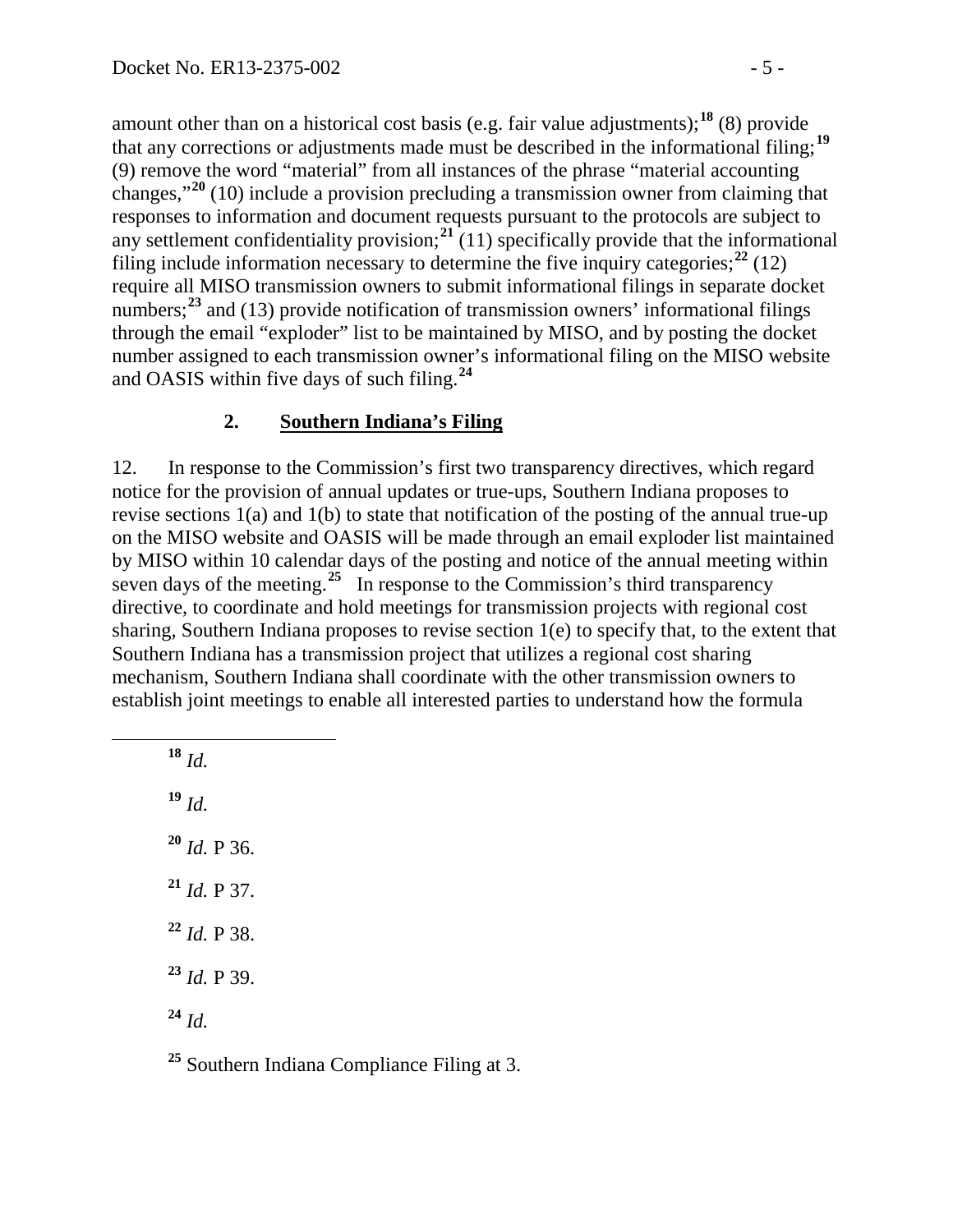rates for the cost recovery of such projects are being implemented. In response to the Commission's fourth transparency directive, Southern Indiana proposes revisions to sections 1(b), 2(e), 3(b), and 4(a) stating that deadlines falling on weekends or holidays will move to the next available business day.

13. In response to the Commission's fifth transparency directive, regarding identifying changes to FERC Form No. 1 references, Southern Indiana proposes revisions to sections  $1(a)(iv)$ ,  $1(a)(v)$ , and  $1(a)(vi)$ .<sup>[26](#page-5-0)</sup> In response to the Commission's sixth transparency directive, regarding disclosing reorganizations or mergers, Southern Indiana proposes revisions to section 1(a)(vii) to provide that Southern Indiana will identify any reorganization or merger transaction and will note if such transaction is likely to affect the charges that result from the formula rate calculations. In response to the Commission's seventh transparency directive, Southern Indiana proposes revisions to section 1(a)(iii) to identify any items included in the formula rate at an amount other than on a historical cost basis. In response to the Commission's eighth transparency directive, Southern Indiana proposes revisions to section 3(f) to explain that it will describe any corrections made during the annual review process.

14. In response to the Commission's ninth transparency directive, to remove the word "material" from "material accounting changes," Southern Indiana proposes to remove "material" from sections  $1(a)(iii)$ ,  $3(a)$  and  $3(b)$ .<sup>[27](#page-5-1)</sup> In response to the Commission's tenth transparency directive regarding claiming that information and document requests are subject to settlement provisions, Southern Indiana proposes revisions to section 3(e) to state that it is precluded from asserting confidentiality on the basis of any Commission settlement agreement.

15. In response to the Commission's eleventh transparency directive, Southern Indiana adds language to section 3(f) stating that the informational filings include the information necessary to determine the five inquiry categories.<sup>[28](#page-5-2)</sup> Southern Indiana did not propose any Tariff revisions in response to the Commission's twelfth transparency directive. In response to the thirteenth transparency directive, Southern Indiana proposes to add language to section 3(f) to describe how MISO shall provide notice of informational filings.

<span id="page-5-2"></span><span id="page-5-1"></span><span id="page-5-0"></span> **<sup>26</sup>** *Id*. **<sup>27</sup>** *Id.* **<sup>28</sup>** *Id.*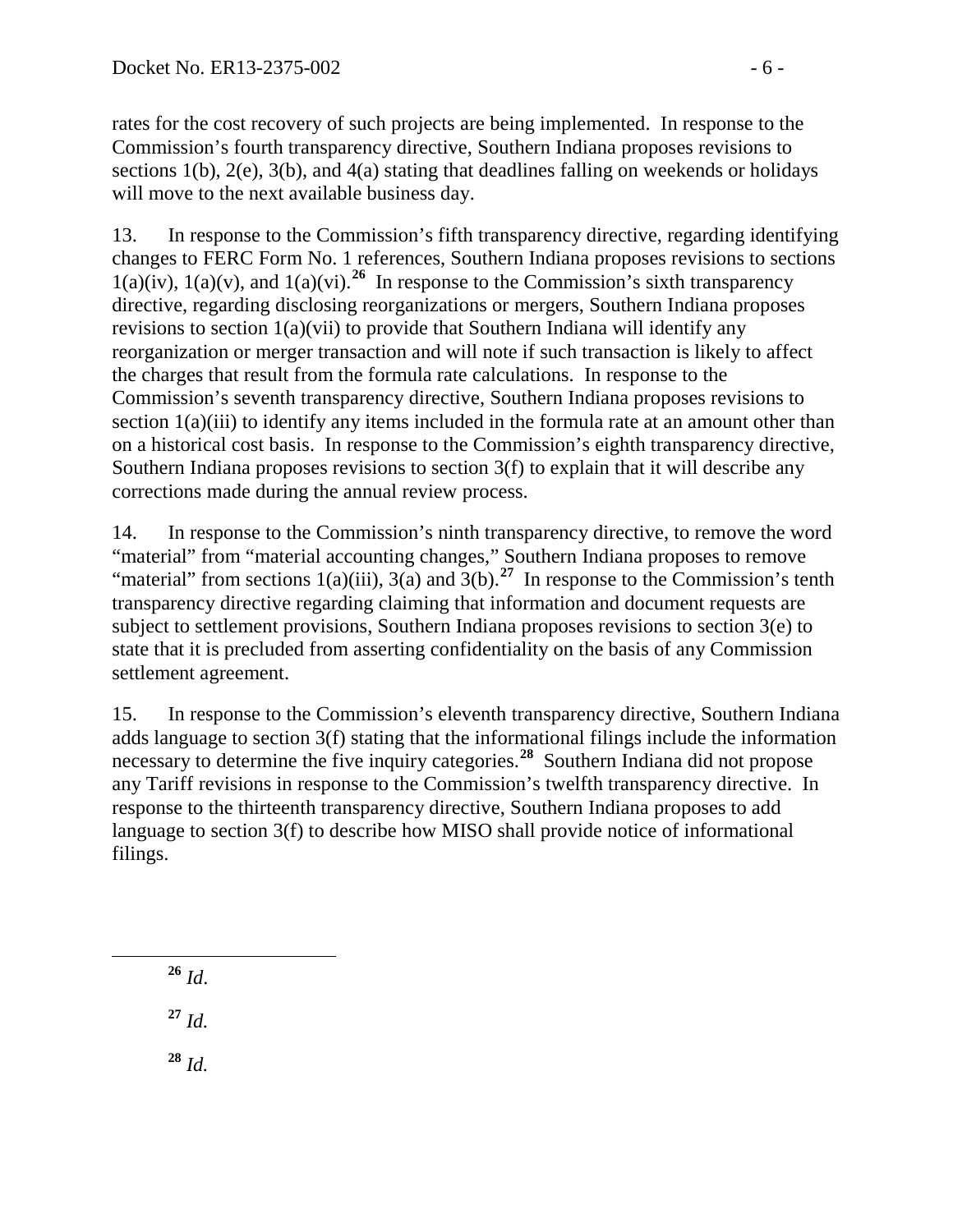## **3. Commission Determination**

16. We find that the provisions in Southern Indiana's proposed protocols relating to transparency generally comply with the requirements of the March 2014 Order. We therefore conditionally accept them, subject to further compliance, as discussed below.

17. With respect to the Commission's tenth transparency directive regarding settlement privilege, we find that Southern Indiana's proposed Tariff language precluding it from asserting confidentiality on the basis of any FERC settlement agreement is overly narrow. Consistent with the proposed language that the Commission has accepted for the MISO transmission owners,**[29](#page-6-0)** we direct Southern Indiana, in a compliance filing due within 30 days of the date of this order, to propose Tariff revisions precluding it from invoking settlement privilege rather than only precluding it from invoking settlement privilege pursuant to a settlement agreement.

18. Southern Indiana did not respond to the Commission's twelfth transparency directive to submit informational filings in separate dockets. We direct Southern Indiana, in its compliance filing due within 30 days of the date of this order, to propose Tariff language consistent with that proposed by the MISO transmission owners and accepted by the Commission,<sup>[30](#page-6-1)</sup> specifying that Southern Indiana will file its annual informational filing in a separate docket. Southern Indiana should file such information filings in a new docket each year.

# **D. Challenge Procedures**

# **1. March 2014 Order**

19. In the March 2014 Order, the Commission found that Southern Indiana's proposed challenge procedures largely complied with the Commission's directives in the May 2013 Order by affording interested parties the opportunity to raise informal challenges for a reasonable period of time after the transmission owner initially proposes its annual update.**[31](#page-6-2)** The Commission further found that Southern Indiana's proposed protocols required Southern Indiana, where appropriate, to resolve informal challenges.

**<sup>30</sup>** *Id.*

**<sup>31</sup>** March 2014 Order, 146 FERC ¶ 61,210 at P 51.

<span id="page-6-2"></span><span id="page-6-1"></span><span id="page-6-0"></span>**<sup>29</sup>** *See Midcontinent Indep. Sys. Operator, Inc*., 150 FERC ¶ 61,025, at P 20 (2015).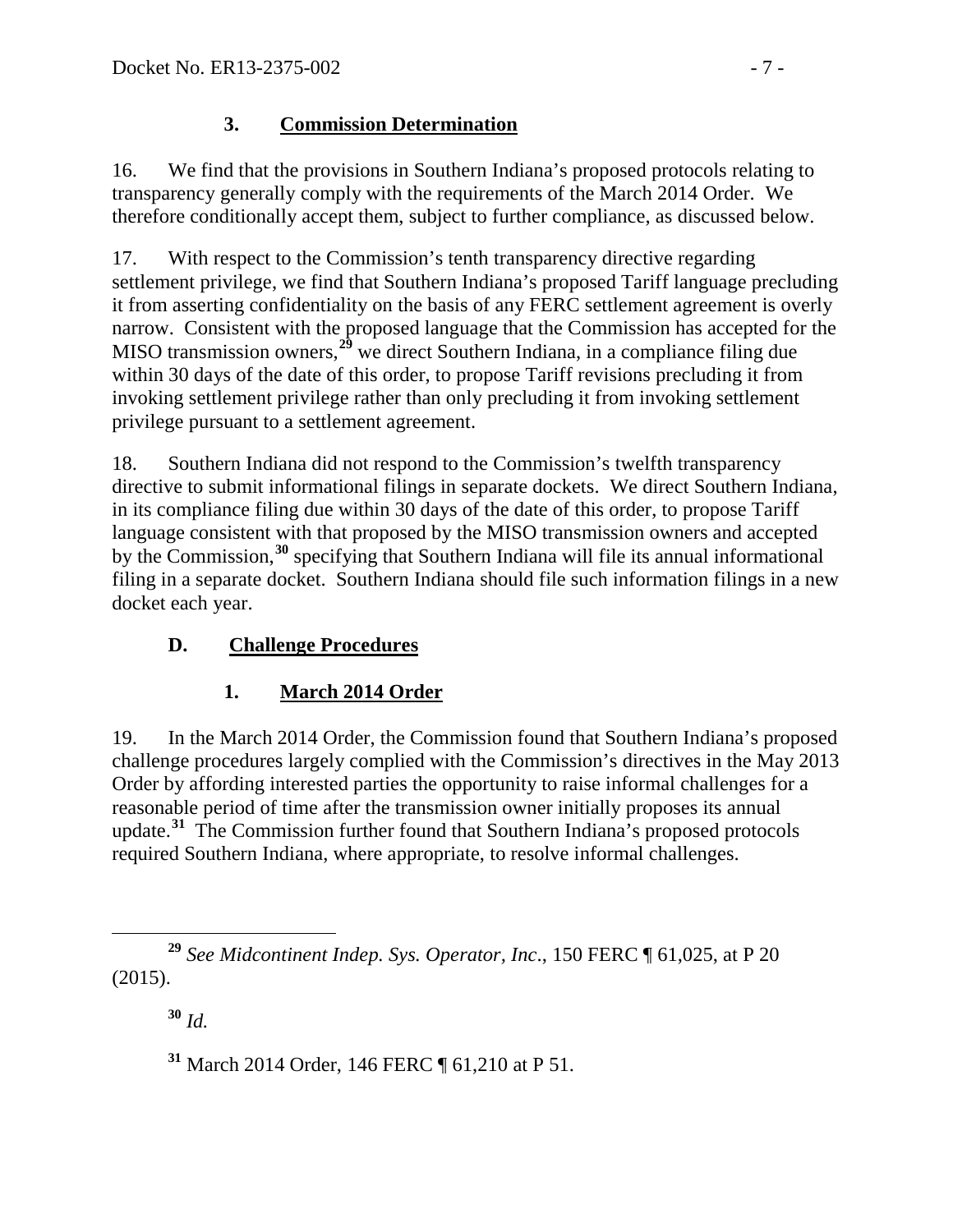20. However, the Commission required Southern Indiana to revise to its protocols to: (1) add language that enables interested parties to present informal challenges after an opportunity to evaluate all responses to information requests; **[32](#page-7-0)** (2) propose additional revisions to its formula rate protocols to establish formal challenge procedures that are distinct from the statutory right of the Commission and interested parties to file a complaint pursuant to section  $206$ ;<sup>[33](#page-7-1)</sup> (3) clarify that formal challenges should be filed in the informational filing dockets; **[34](#page-7-2)** (4) revise its description of its burden of proof in the course of a formal challenge to more accurately reflect the Commission's directives in the May 2013 Order, which required transmission owners to bear the burden of demonstrating not only the correctness of the annual update, but also the justness and reasonableness of the rate resulting from its application of the formula;<sup>[35](#page-7-3)</sup> and (5) effectuate the commitment it made to revise its protocols to respond to all informal challenges within 20 business days.**[36](#page-7-4)**

### **2. Southern Indiana's Filing**

21. In response to the first, second, and third challenge procedure directives, Southern Indiana states that its revised protocols adopt a revised timeline that establishes specific deadlines for information exchanges, informal challenges and the filing of formal challenges with the Commission.**[37](#page-7-5)** Southern Indiana further claims that its proposed Tariff revisions adopt the same formal challenge procedures as the MISO transmission owners, as detailed in section 4(d) of its revised protocols. Furthermore, Southern Indiana states that it added section 4(c) to direct interested parties to file a formal challenge in the same docket as the annual update informational filing.

<span id="page-7-2"></span><span id="page-7-1"></span> *Id.* P 53. *Id.* P 54. *Id.* P 55. *Id.* P 57.

<span id="page-7-5"></span><span id="page-7-4"></span><span id="page-7-3"></span>**<sup>37</sup>** Southern Indiana Compliance Filing at 4.

<span id="page-7-0"></span>**<sup>32</sup>** *Id.* P 52. The Commission noted that the proposed deadline for interested parties' submission of informal challenges could precede the date by which Southern Indiana is required to respond to information requests, thereby impairing the abilities of interested parties to raise informed informal challenges. In addition, the Commission found that the proposal established no firm deadline for Southern Indiana's good-faith effort to respond to information requests within 15 business days.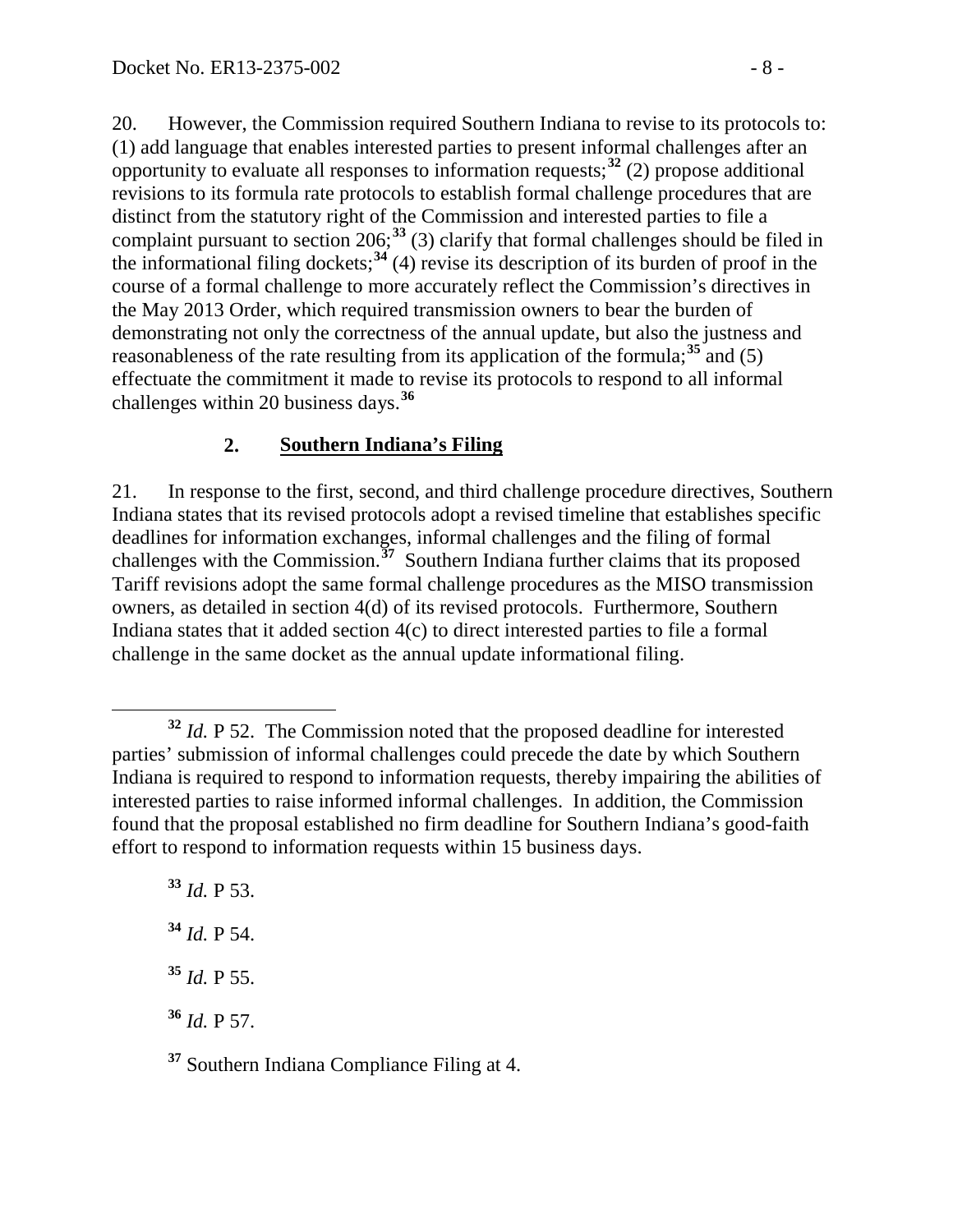22. In response to the fourth challenge procedure directive, Southern Indiana states that the revised formal challenge procedures in section 4(c) provide that Southern Indiana will bear the burden of demonstrating the justness and reasonableness of the rate resulting from the application of the formula, and, consistent with the May 2013 Order, section 4(c) continues to provide that interested parties challenging the prudence of a given expenditure must first create a serious doubt before the burden of proof shifts to Southern Indiana. **[38](#page-8-0)**

23. Southern Indiana responded to the Commission's fifth challenge procedure directive by adding Tariff language in section 4(c) stating that it will respond to informal challenges no later than February 28 of each year. **[39](#page-8-1)**

## **3. Commission Determination**

24. We find that Southern Indiana's proposed revisions to the challenge procedures generally comply with the directives of the March 2014 Order and conditionally accept them, subject to further compliance, as described below. We accept Southern Indiana's commitment to adopt the same formal challenge procedures as the MISO transmission owners, which we are conditionally accepting in a concurrent order in Docket Nos. ER13-2379-002 and ER13-2379-003, subject to further compliance.**[40](#page-8-2)** Specifically, we direct Southern Indiana, in a compliance filing due within 30 days of the date of this order, to revise its protocols as follows: (1) add language to section 4(d) to state that an interested party must submit an informal challenge on *any* issue to submit a formal challenge; and (2) extend the deadline for submitting a formal challenge to April 15.

25. In the March 2014 Order, the Commission directed Southern Indiana to revise its burden of proof in a formal challenge to include the justness and reasonableness of the resulting formula, *as well as* the correctness of the resulting formula. We accept Southern Indiana's proposed additions to section 4(c) with respect to the justness and the reasonableness of the rates resulting from the application of the formula rate. However, we find that Southern Indiana erroneously eliminated language in section 4(c) regarding the correctness of the annual update and any challenge, and we direct Southern Indiana to restore such language in its compliance filing due within 30 days of the date of this order.

**<sup>39</sup>** *Id.*

<span id="page-8-2"></span><span id="page-8-1"></span><span id="page-8-0"></span>**<sup>40</sup>** *See Midcontinent Indep. Sys. Operator, Inc*., 150 FERC ¶ 61,025 at PP 25, 49-55.

**<sup>38</sup>** *Id.* (citing May 2013 Order, 149 FERC ¶ 61,149 at P 121).